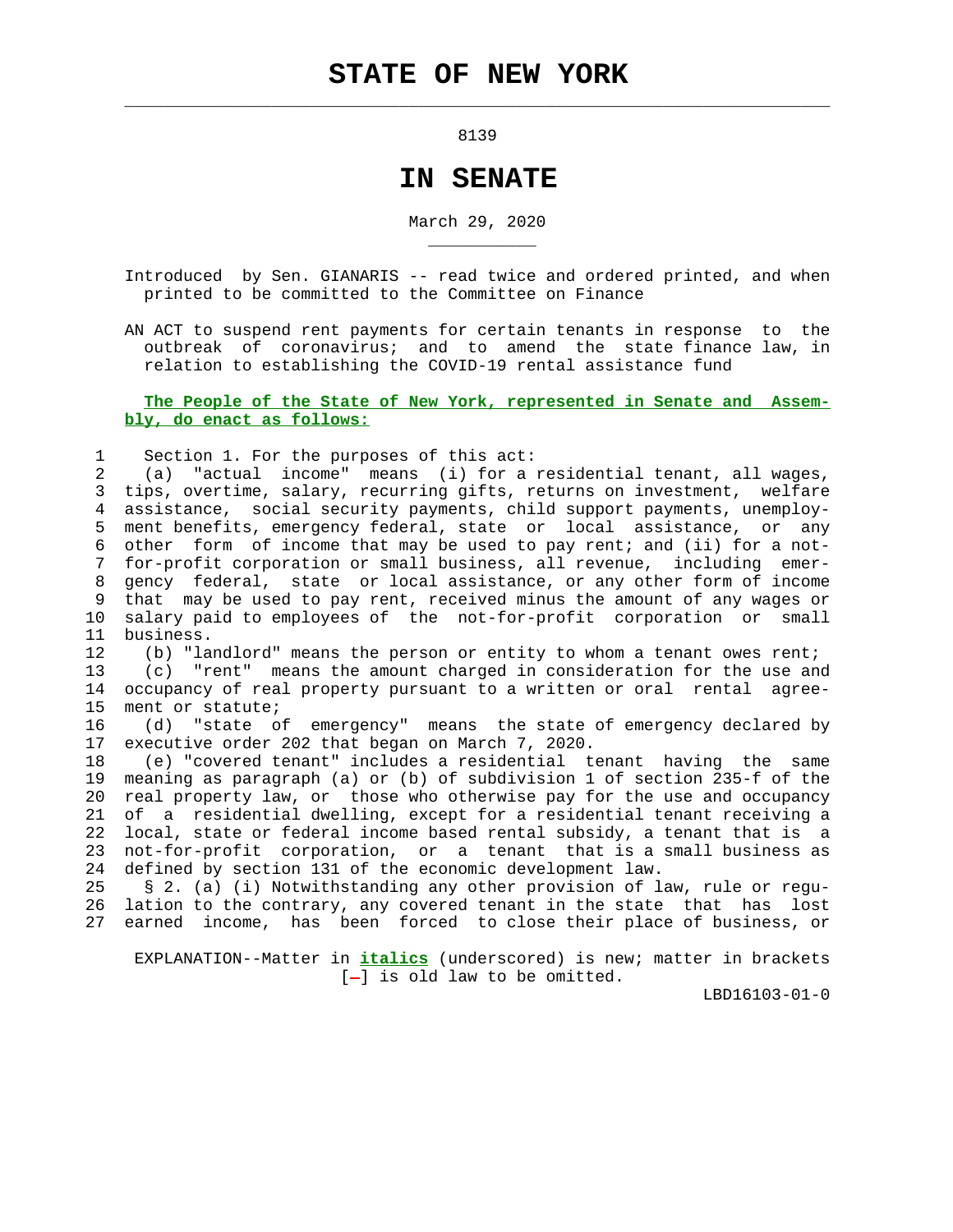1 whose business activities have been substantially curtailed resulting in 2 a loss of income as a result of government ordered restrictions in 3 response to the outbreak of coronavirus disease 2019 (COVID-19), shall 4 be responsible for rent payments up to thirty percent of their current 5 income or their contractual rent, whichever is less, per month for the 6 duration of ninety days following the effective date of this act.

 7 (ii) Where a tenant is authorized to pay an amount that is less than 8 their contractual or statutory rent pursuant to this act, the tenant shall provide the landlord with a written and signed statement affirming 10 the tenant's aggregate actual income for the thirty days prior to the 11 date such rent was due. Such payment shall absolve the tenant of any 12 further obligation to pay rent and any difference between the rent that 13 would have been contractually or statutorily owed and the amount paid 14 pursuant to this paragraph shall be waived, except where a tenant later 15 receives additional income, such rent obligations shall be recalculated. 16 (iii) In a summary proceeding for the non-payment of rent under arti- 17 cle 7 of the real property actions and proceedings law, a tenant may 18 raise a payment made pursuant to this act as a defense to non-payment. 19 If the amount of the tenant's actual income is in dispute, the court 20 shall review documentation of the tenant's income in camera, unless 21 otherwise deemed necessary by the court. Notwithstanding any other 22 provision of law to the contrary, pay stubs, copies of checks and signed 23 letters from the tenant's employer, and other customary documentation of 24 income shall constitute prima facie evidence of the tenant's actual 25 income and shall be presumptively admissible in such summary proceeding. 26 (b) Any tenant whose lease expires during the state of emergency shall 27 have the option of extending such lease under the terms existing prior 28 to the expiration of the lease for a period of up to ninety days after 29 the expiration of the state of emergency.

 30 (c) Late fees, interest or other penalties shall not be collectable 31 for rent accrued during the existence of the state of emergency.

 32 § 3. Notwithstanding any other law to the contrary, a landlord that 33 has lost rental income pursuant to this act and has not been fully 34 compensated by emergency federal, state or local assistance, may apply 35 to the division of housing and community renewal for relief. The commis- 36 sioner may, upon satisfaction of the veracity of the landlord's applica- 37 tion and to the extent possible, authorize the distribution of any emer- 38 gency aid available through the COVID-19 rental assistance fund pursuant 39 to section 99-hh of the state finance law in response to the outbreak of 40 the novel coronavirus disease 2019 (COVID-19), to any such landlord in 41 the amount of rental income lost. The commissioner of the division of 42 housing and community renewal shall promulgate rules and regulations to 43 effectuate this act.

 44 § 4. Notwithstanding any other law to the contrary, no court shall 45 accept for filing a petition to commence a new summary proceeding to 46 recover possession of real property under article 7 of the real property 47 actions and proceedings law for non-payment of rent for at least thirty 48 days following the expiration of the state of emergency; provided any 49 statute of limitations applicable to such summary proceedings shall be 50 tolled for thirty days. In no event shall late or reduced rent payments 51 during the state of emergency constitute the basis for a summary hold- 52 over proceeding for the chronic nonpayment of rent.

 53 § 5. The state finance law is amended by adding a new section 99-hh to 54 read as follows:

 55 **§ 99-hh. COVID-19 Rental assistance fund. 1. There is hereby estab-** 56 **lished in the joint custody of the commissioner of housing and community**